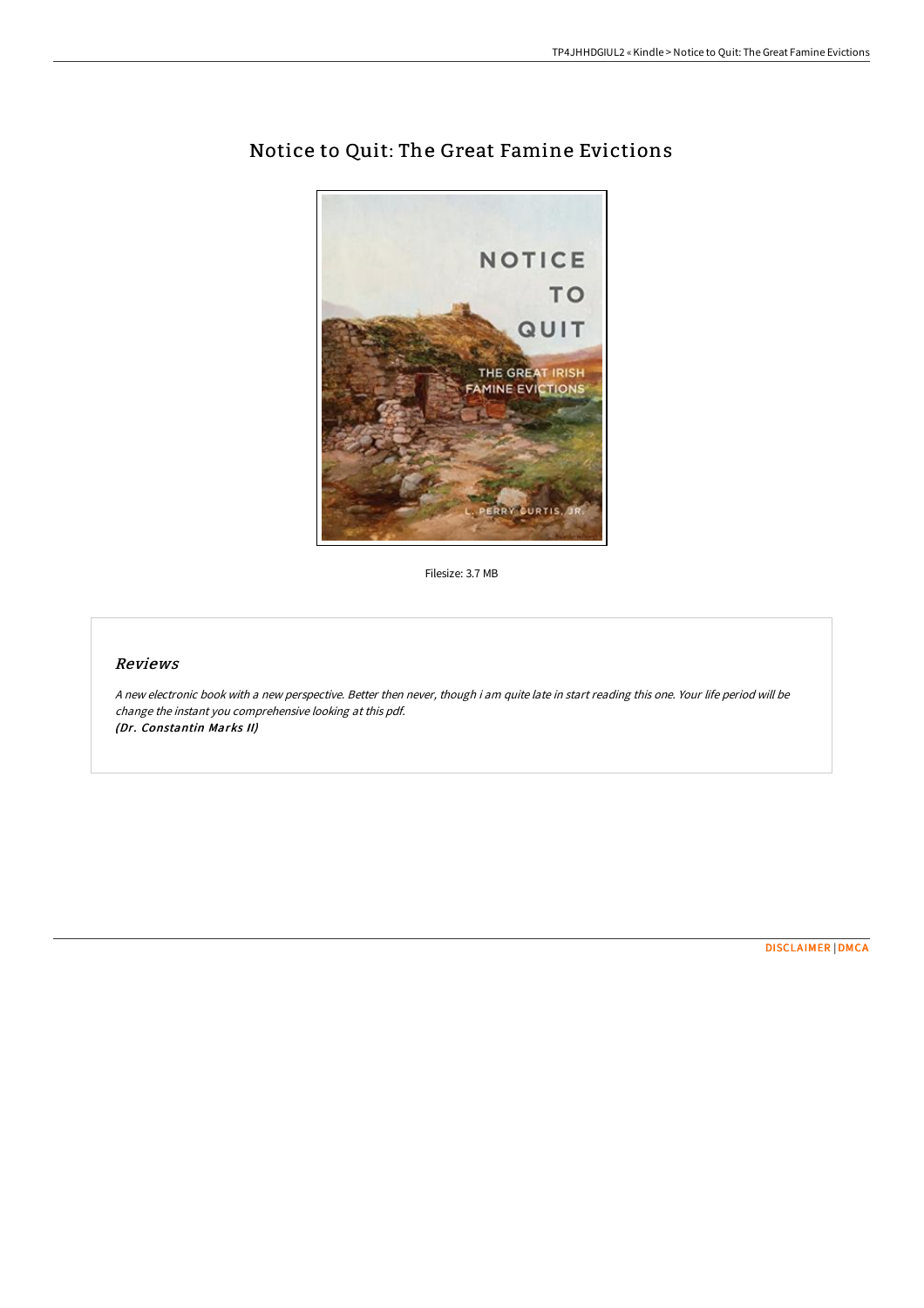### NOTICE TO QUIT: THE GREAT FAMINE EVICTIONS



**DOWNLOAD PDF** 

Quinnipiac University Press. Paperback. Book Condition: new. BRAND NEW, Notice to Quit: The Great Famine Evictions, L. Perry Curtis, Ireland's Great Hunger Museum at Quinnipiac University publishes Famine Folios, a unique resource for students, scholars and researchers, as well as general readers, covering many aspects of the Famine in Ireland from 1845-1852 - the worst demographic catastrophe of nineteenth-century Europe. The essays are interdisciplinary in nature, and make available new research in Famine studies by internationally established scholars in history, art history, cultural theory, philosophy, media history, political economy, literature and music.During the peak years of the great famine at least 750,000 men, women, and children died from either starvation or disease. At the same time roughly 350,000 individuals were driven out of their dwellings. Overall the population of Ireland fell from some 8.5 million people in 1845 to around 6.5 million in 1851. This ominous drain of humanity continued at a slower rate well into the twentieth century.Whereas nature could be blamed for the lethal effects of acute hunger or malnutrition, human agency caused much of this devastating loss owing to mass evictions of the poorest tenants and squatters after the agent or bailiff had served them with the dreaded Notice To Quit. This richly illustrated pamphlet seeks to contextualize the mass evictions by focussing on the ideological and economic factors as well as the role of religious and racial prejudice in prompting owners to rid their estates of what was known as a "surplus population." Determined to avoid paying for the maintenance of unprofitable tenants and squatters, landlords sought to avoid insolvency by expelling these pauperized peasants. AHer destroying their cabins, they consolidated all these small holdings into larger farms or cattle ranches that were rented to solvent tenants. Relying on the laws governing land tenure, letting contracts,...

B Read Notice to Quit: The Great Famine [Evictions](http://techno-pub.tech/notice-to-quit-the-great-famine-evictions.html) Online [Download](http://techno-pub.tech/notice-to-quit-the-great-famine-evictions.html) PDF Notice to Quit: The Great Famine Evictions